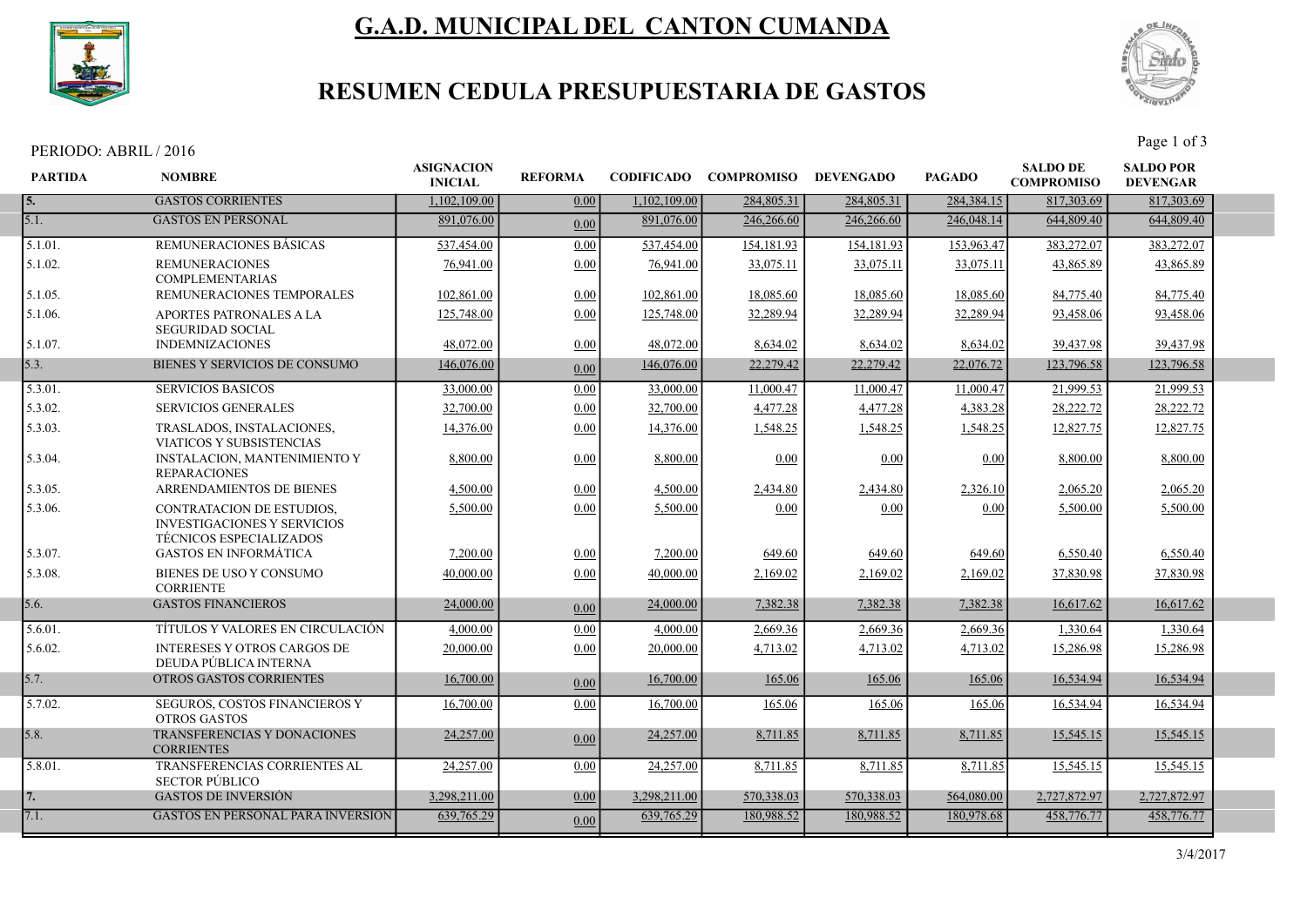

# G.A.D. MUNICIPAL DEL CANTON CUMANDA



## RESUMEN CEDULA PRESUPUESTARIA DE GASTOS

PERIODO: ABRIL / 2016 Page 2 of 3

| <b>PARTIDA</b> | <b>NOMBRE</b>                                                 | <b>ASIGNACION</b><br><b>INICIAL</b> | <b>REFORMA</b> | <b>CODIFICADO</b> | <b>COMPROMISO</b> | <b>DEVENGADO</b> | <b>PAGADO</b> | <b>SALDO DE</b><br><b>COMPROMISO</b> | <b>SALDO POR</b><br><b>DEVENGAR</b> |  |
|----------------|---------------------------------------------------------------|-------------------------------------|----------------|-------------------|-------------------|------------------|---------------|--------------------------------------|-------------------------------------|--|
| 7.1.01.        | <b>REMUNERACIONES BASICAS</b>                                 | 320,905.69                          | 0.00           | 320,905.69        | 96,683.92         | 96.683.92        | 96,674.08     | 224, 221. 77                         | 224, 221. 77                        |  |
| 7.1.02.        | <b>REMUNERACIONES</b><br><b>COMPLEMENTARIAS</b>               | 58,622.00                           | 0.00           | 58,622.00         | 29,303.74         | 29,303.74        | 29.303.74     | 29,318.26                            | 29,318.26                           |  |
| 7.1.05.        | REMUNERACIONES TEMPORALES                                     | 107,902.00                          | 0.00           | 107,902.00        | 31,038.81         | 31,038.81        | 31,038.81     | 76,863.19                            | 76,863.19                           |  |
| 7.1.06.        | APORTES PATRONALES A LA<br><b>SEGURIDAD SOCIAL</b>            | 100,698.00                          | 0.00           | 100,698.00        | 23,962.05         | 23,962.05        | 23,962.05     | 76,735.95                            | 76,735.95                           |  |
| 7.1.07.        | <b>INDEMNIZACIONES</b>                                        | 51,637.60                           | 0.00           | 51,637.60         | 0.00              | 0.00             | 0.00          | 51,637.60                            | 51,637.60                           |  |
| 7.3.           | BIENES Y SERVICIOS PARA INVERSIÓN                             | 697,085.90                          | 0.00           | 697,085.90        | 197,413.98        | 197,413.98       | 195,533.02    | 499,671.92                           | 499,671.92                          |  |
| 7.3.02.        | <b>SERVICIOS GENERALES</b>                                    | 72,000.00                           | 0.00           | 72,000.00         | 31,360.01         | 31,360.01        | 31,360.01     | 40.639.99                            | 40.639.99                           |  |
| 7.3.03.        | <b>TRASLADOS, INSTALACIONES</b><br>VIÁTICOS Y SUBSISTENCIAS   | 13,984.00                           | 0.00           | 13,984.00         | 873.30            | 873.30           | 873.30        | 13,110.70                            | 13,110.70                           |  |
| 7.3.04.        | <b>INSTALACIONES, MANTENIMIENTOS Y</b><br><b>REPARACIONES</b> | 63,800.00                           | 0.00           | 63,800.00         | 9,318.82          | 9,318.82         | 9.297.82      | 54,481.18                            | 54,481.18                           |  |
| 7.3.05.        | ARRENDAMIENTO DE BIENES                                       | 32,000.00                           | 0.00           | 32,000.00         | 1,870.40          | 1,870.40         | 1.696.72      | 30.129.60                            | 30.129.60                           |  |
| 7.3.06.        | CONTRATACIONES DE ESTUDIOS E<br><b>INVESTIGACIONES</b>        | 32,900.00                           | 0.00           | 32,900.00         | 3,299.99          | 3,299.99         | 3,103.56      | 29,600.01                            | 29,600.01                           |  |
| 7.3.07.        | <b>GASTOS EN INFORMÁTICA</b>                                  | 4,500.00                            | 0.00           | 4,500.00          | 0.00              | 0.00             | 0.00          | 4,500.00                             | 4,500.00                            |  |
| 7.3.08.        | BIENES DE USO Y CONSUMO DE<br><b>INVERSIÓN</b>                | 477,901.90                          | 0.00           | 477,901.90        | 150,691.46        | 150,691.46       | 149,201.61    | 327,210.44                           | 327,210.44                          |  |
| 7.5.           | <b>OBRAS PÚBLICAS</b>                                         | 1,727,369.93                        | 0.00           | 1,727,369.93      | 127,603.81        | 127,603.81       | 123,236.58    | 1,599,766.12                         | 1,599,766.12                        |  |
| 7.5.01.        | <b>OBRAS DE INFRAESTRUCTURA</b>                               | 1.705.689.23                        | 0.00           | 1,705,689.23      | 127,603.81        | 127,603.81       | 123,236.58    | 1,578,085.42                         | 1.578,085.42                        |  |
| 7.5.04.        | OBRAS EN LÍNEAS, REDES E<br><b>INSTALACIONES ELÉCTRICAS</b>   | 10.392.08                           | 0.00           | 10.392.08         | 0.00              | 0.00             | 0.00          | 10.392.08                            | 10.392.08                           |  |
| 7.5.99.        | <b>ASIGNACIONES A DISTRIBUIR</b>                              | 11,288.62                           | 0.00           | 11,288.62         | 0.00              | 0.00             | 0.00          | 11,288.62                            | 11,288.62                           |  |
| 7.7.           | OTROS GASTOS DE INVERSIÓN                                     | 15,000.00                           | 0.00           | 15,000.00         | 0.00              | 0.00             | 0.00          | 15,000.00                            | 15,000.00                           |  |
| 7.7.02.        | SEGUROS, COSTOS FINANCIEROS Y<br><b>OTROS GASTOS</b>          | 15,000.00                           | 0.00           | 15,000.00         | 0.00              | 0.00             | 0.00          | 15,000.00                            | 15,000.00                           |  |
| 7.8.           | TRANSFERENCIAS Y DONACIONES PARA<br><b>INVERSIÓN</b>          | 218,989.88                          | 0.00           | 218,989.88        | 64,331.72         | 64,331.72        | 64, 331. 72   | 154,658.16                           | 154,658.16                          |  |
| 7.8.01.        | TRANSFERENCIAS PARA INVERSION AL<br><b>SECTOR PÚBLICO</b>     | 218,989.88                          | 0.00           | 218,989.88        | 64,331.72         | 64,331.72        | 64,331.72     | 154,658.16                           | 154,658.16                          |  |
| 8.             | <b>GASTOS DE CAPITAL</b>                                      | 158,097.00                          | 0.00           | 158,097.00        | 1,466.79          | 1.466.79         | 1.466.79      | 156,630.21                           | 156,630.21                          |  |
| 8.4.           | <b>BIENES DE LARGA DURACIÓN</b>                               | 158,097.00                          | 0.00           | 158,097.00        | 1,466.79          | 1,466.79         | 1,466.79      | 156,630.21                           | 156,630.21                          |  |
| 8.4.01.        | <b>BIENES MUEBLES</b>                                         | 108,097.00                          | 0.00           | 108,097.00        | 1,466.79          | 1,466.79         | 1,466.79      | 106,630.21                           | 106,630.21                          |  |
| 8.4.03.        | <b>EXPROPIACIONES DE BIENES</b>                               | 50,000.00                           | 0.00           | 50,000.00         | 0.00              | 0.00             | 0.00          | 50,000.00                            | 50,000.00                           |  |
| 19.            | APLICACIÓN DEL FINANCIAMIENTO                                 | 76,073.00                           | 0.00           | 76,073.00         | 27,646.54         | 27,646.54        | 27,646.54     | 48,426.46                            | 48,426.46                           |  |